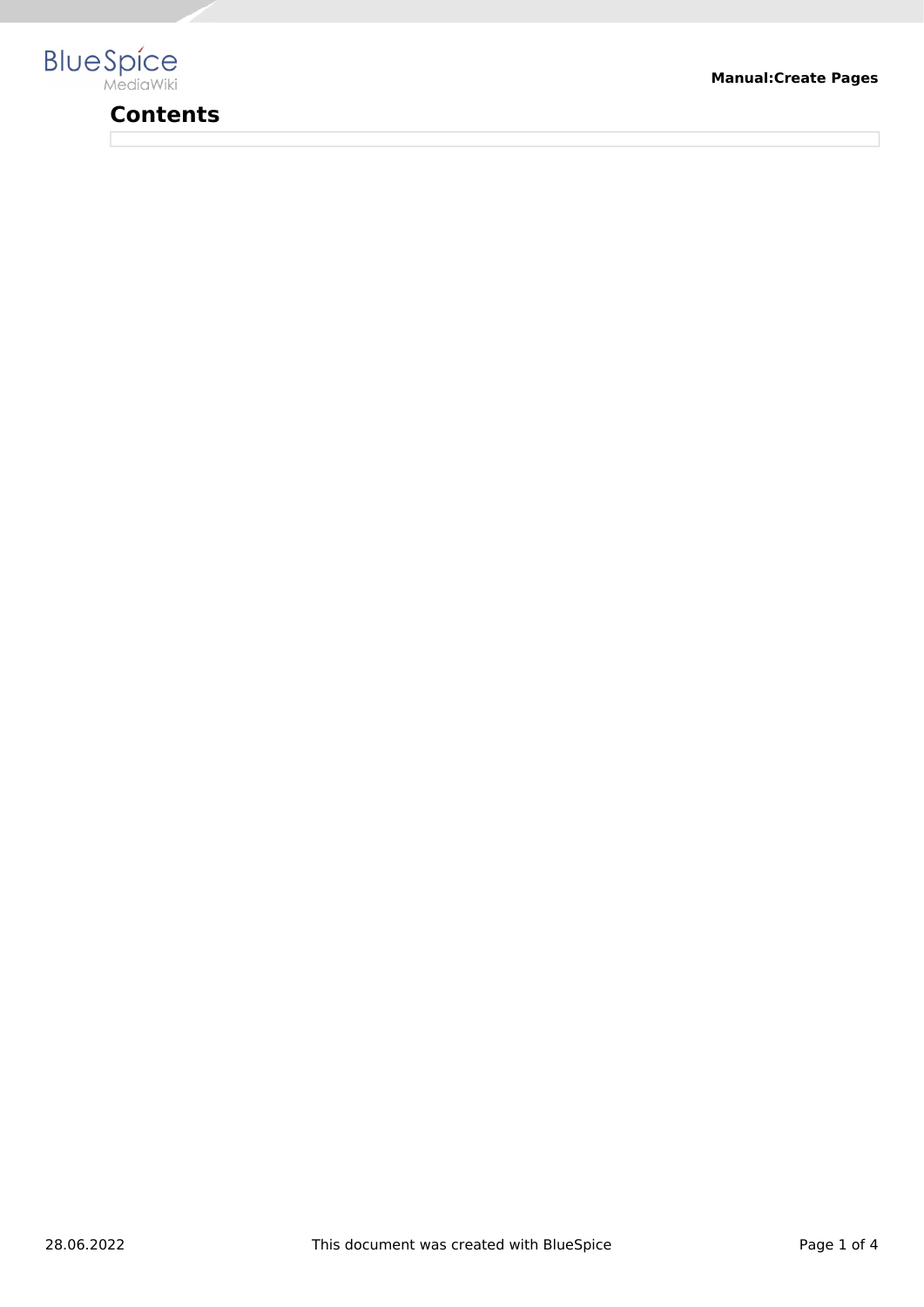## **BlueSpice MediaWiki**

# **Manual:Create Pages**

An important aspect of the wiki principle is that information can be shared with other people quickly and without any "red tape". Every wiki user with edit rights should therefore be able to create and edit a page at least in one namespace without any prior knowledge or without special privileges to contribute to their knowledge.

# **Contents**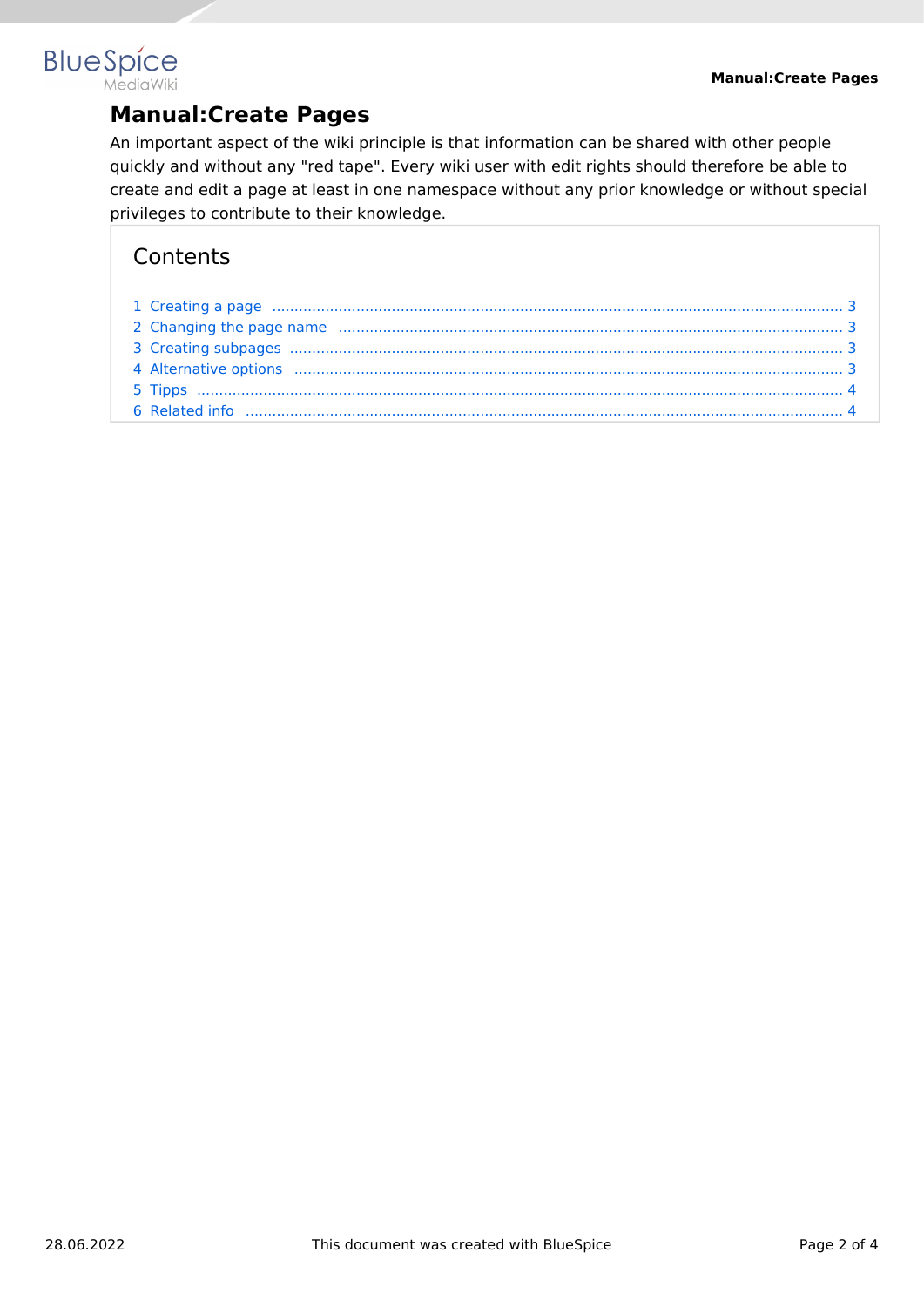<span id="page-2-0"></span>

## Creating a page

To create a page:

**Click** the *New* button in the header bar. A dialog window opens.

**Enter** a new page name. If the page does not yet exist, you will see a redlink.

| Cancel          | Create new page | Done      |  |  |
|-----------------|-----------------|-----------|--|--|
|                 | Sales process   | $\hat{=}$ |  |  |
| Sales process   |                 |           |  |  |
| Creating a page |                 |           |  |  |

#### **Click** *Done*.

**Choose** *Empty page* or a different page template. This step is skipped if there are no available page templates. The page opens in edit mode. You can now switch between visual and source edit mode using the [Editor toolbar.](https://en.wiki.bluespice.com/wiki/Manual:Extension/VisualEditor)

**Save** the page. It is now available in the main namespace of your wiki (unless you added a namespace prefix while creating the page).

### <span id="page-2-1"></span>Changing the page name

If you want to change the page name after the page has been saved  $-$  e.g., to save it in a different namespace — you can [move the page](https://en.wiki.bluespice.com/w/index.php?title=Manual:Rename_and_move_a_page&action=view).

#### <span id="page-2-2"></span>Creating subpages

To create a subpage for the current page, select the *New Subpage* link from the *New* button menu.



The subpage is then created as *Current Page/Subpage (e.g*., Visual Editor/Tables). If a page has subpages, the path is displayed as breadcrumb navigation at the top of the page.

#### <span id="page-2-3"></span>Alternative options

**Search field:** Maybe information about your topic already exists. Before you create a new page, you can use the search to enter terms for your topic and check existing pages. If no suitable page exists, click on the redlink 'Create page *[page name]*' in the search results **er address bar:** You can also create a page directly from the address bar of your web browser. Simply exchange the current page name with a new one. Then, click enter to create the new page.

**Form:** In BlueSpice pro, the extension [Page Forms](https://en.wiki.bluespice.com/wiki/Reference:Page_Forms) is available. It allows to create pages using a form.